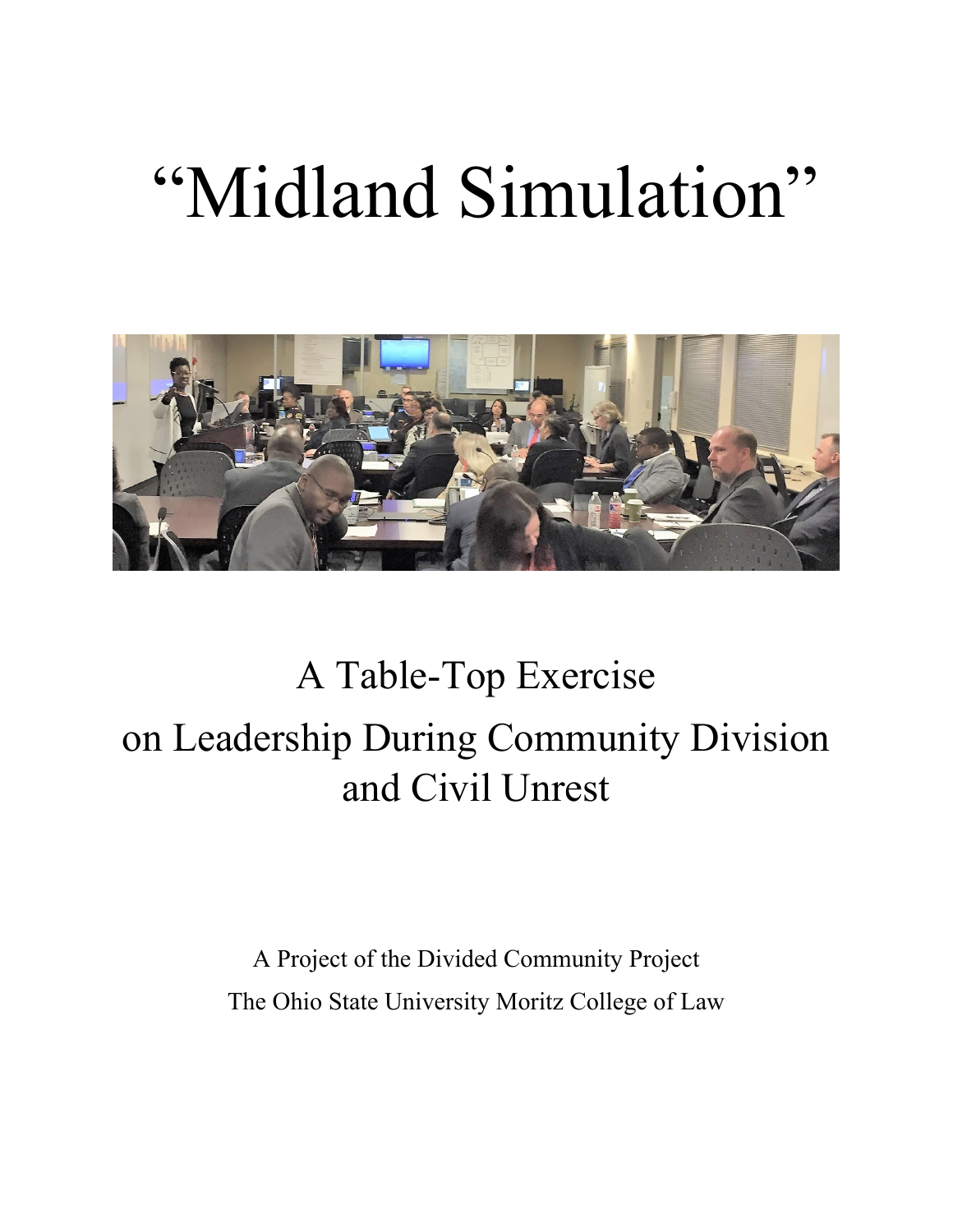**Other** *free* **resources developed by the Divided Community Project are available at https://go.osu.edu/dcp. Key resources include:** 

- The Bridge Initiative  $\omega$  Moritz, providing free mediation services for communities facing crisis, https://go.osu.edu/DCPbridge.
- Community Resiliency Initiative Case Study Series (2018), https://go.osu.edu/DCPcri.
- Divided Communities and Social Media: Strategies for Community Leaders (2017), https://go.osu.edu/DCPsm.
- Planning in Advance of Civil Unrest (2016), https://go.osu.edu/DCPpia.
- Key Considerations for Community Leaders Facing Civil Unrest: Effective Problems-Solving Strategies that have been used in Other Communities (2016), https://go.osu.edu/DCPkc.

Significant financial support for the Divided Community Project is provided by the JAMS Foundation and The Ohio State University Moritz College of Law and the college's Program on Dispute Resolution



Additional funding is provided by the Jacques M. Littlefield Foundation & the AAA-ICDR Foundation





The Divided Community Project Partners with the Kettering Foundation



Nextdoor, the Ohio State University Institute for Democratic Engagement and Accountability, Ohio State University Emeritus Academy and the Ohio State University Democracy Studies Program also support the project

Midland Simulation is licensed under a Creative Commons Attribution-ShareAlike 4.0 International License, CC BY-NC-SA 4.0. Information about this license is available here: https://creativecommons.org/licenses/by-sa/4.0/.



*Midland Simulation*, Divided Community Project at the Ohio State University Moritz College of Law (February 2020).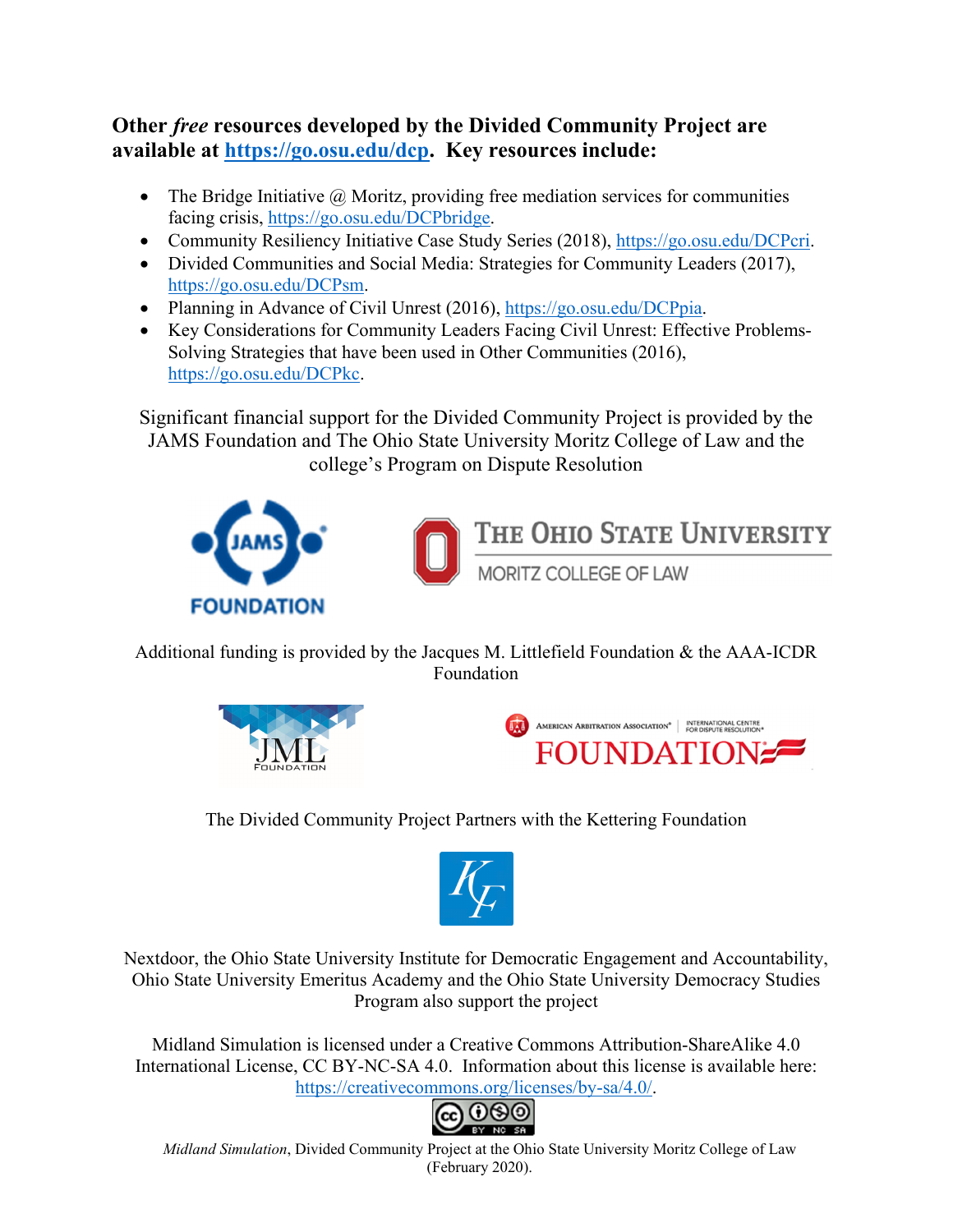*Warning: Some statements in this exercise are offensive or uncomfortable. These statements are based on real quotes and are not designed to offend. Rather, they are designed to reflect reality.*

## **General Instructions for All Participants**

The city of Midland has a population of 600,000, with a total of 900,000 in the metropolitan area, located in the middle of Midstate. A large immigrant population (23% of Midland's total population) lives predominately in the central area of Midland. In addition to Midland, four other cities and a small military base make up the metropolitan area: Northville, Southville, Eastville, and Westville. *The facts of this case are based on actual controversies but names and other details have been changed to respect confidentiality. As a result the facts, for example the name "Midland," do not apply to any specific U.S. community. Do not google "Midland Texas" or any other city to gather facts about the case.* 

By Executive Order 13768 on January 25, the President adopted a stricter policy on illegal immigration enforcement, and the federal government is pressuring local governments through threatened elimination of federal funds to move more resources toward enforcing immigration laws. Many cities are grappling with what will be required to comply with the federal policy. Cities in this state have had various reactions. The Mayor issued the attached Executive Order concerning Midland's position on February 7.

Assume the truth of the following fictional events taking place during the past week:

- 1. Six days ago, Joey Rich, a local celebrity and host of a popular local morning radio show – The Scoop – claimed on air that "illegal immigrants" are responsible for 45% of violent crime in Midland and, per person, cost the city \$40,000 a year to house and support through public aid programs. Many groups that support the federal policy have repeated these statements as a centerpiece for their argument. The Mayor's staff researcher says that these figures are grossly exaggerated.
- 2. Five days ago, state Senator Smith, who is introducing several pieces of legislation designed to punish municipalities that refuse to fully comply with the federal policy, held a press conference. She announced that her bill "banning" sanctuary cities in the state is gaining traction with her colleagues in the legislature. She condemned any municipality that refused to enforce the federal policy, saying that "any city that illegally refuses to comply with the policy is carelessly disregarding the safety of our families and should be held legally accountable." She then blamed "radical Islamic terrorists" and their "culture" for committing crimes, including assaults and rape, and bringing in "sexually transmitted diseases."
- 3. Four days ago, several activist groups opposing the federal policy namely Immigrant Rights Advocates (IRA), Students for a Free Society (SFS), and The Children's Justice Project (CJP) – organized a mass protest. The protest attracted about 2,000 people and culminated in a march on Midland City Hall that was so disruptive that it "shut down" the city council meeting.

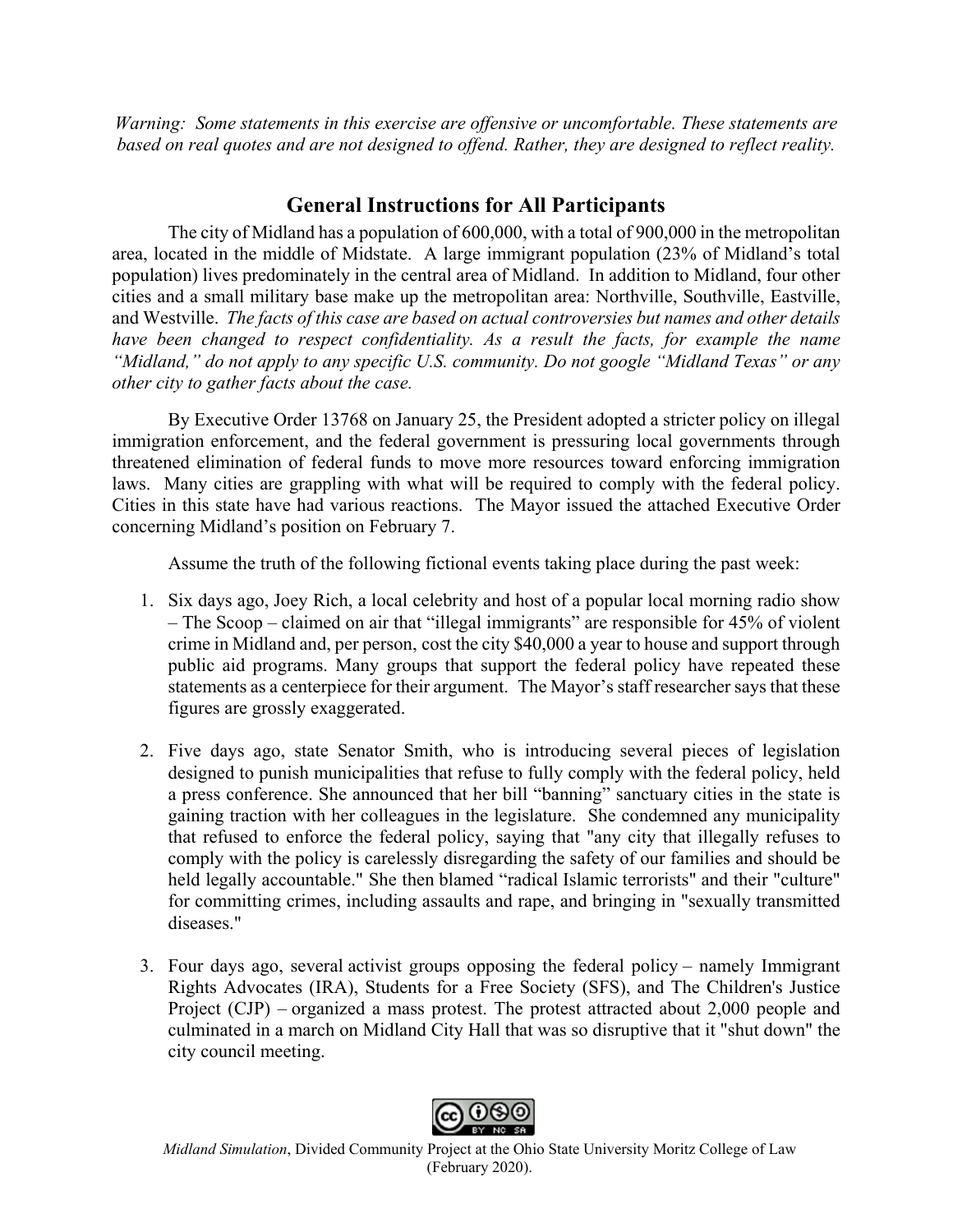- 4. During the protest which "shut down" city council, several members of Outspoken – a progressive agitator group – who were in attendance began yelling at the special duty officers by calling them "hateful pigs" and "closet skinheads." So far, there have been no complaints about police responses to the demonstrations.
- 5. Over the weekend on Youtube, a group of students from a Midland high school posted a video making fun of Muslim immigrants. In the video a handheld camera captures a group of students



Peter Burka, Black lives matter, Dec. 13, 2014, CC BY-SA 2.0

taunting a young female student wearing a hijab. In the video they call her a "camel jockey" and a "towel head" before removing her hijab. Once the students have taken her hijab they play keep-away with it, making the Muslim student cry. This video has gone viral and has garnered national attention.

6. Two days ago, there was a volatile studentled demonstration in Northville - the separately-incorporated suburb where Midland University is located. The student demonstrators were concerned about immigration but were joined by a group of Midland folks raising awareness of racial profiling regarding police in the suburb. There has been a history of complaints that the police stop persons of color disproportionately in that predominately white and wealthy suburb.



Victoria Pickering, Emergency Immigrant Protest, Feb. 11, 2017, CC BY‐NC‐ND 2.0.

These events have caused multiple hostile

fights on social media. Many said that it is important to respect the diverse fabric of the community. Others said that the state and city needed the federal funds and our immigrant population is only causing a rise in unemployment and crime anyway. The posts contain insulting, even hateful comments about immigrants and law enforcement.

Although the Mayor's office has received no word yet of any police use of force against protestors over the past week, there will be a strong media focus on that issue if any occurs. Last November, the local Fraternal Order of Police issued a public vote of no confidence in the Midland Mayor, City Council President, and Police Chief.

 The Mayor has called together the city leaders to strategize for a press conference that will take place at the Near-North Recreation Center, in Midland—though near Northville—at 10:10 am, today. The press conference was announced three weeks ago in order for the Mayor to

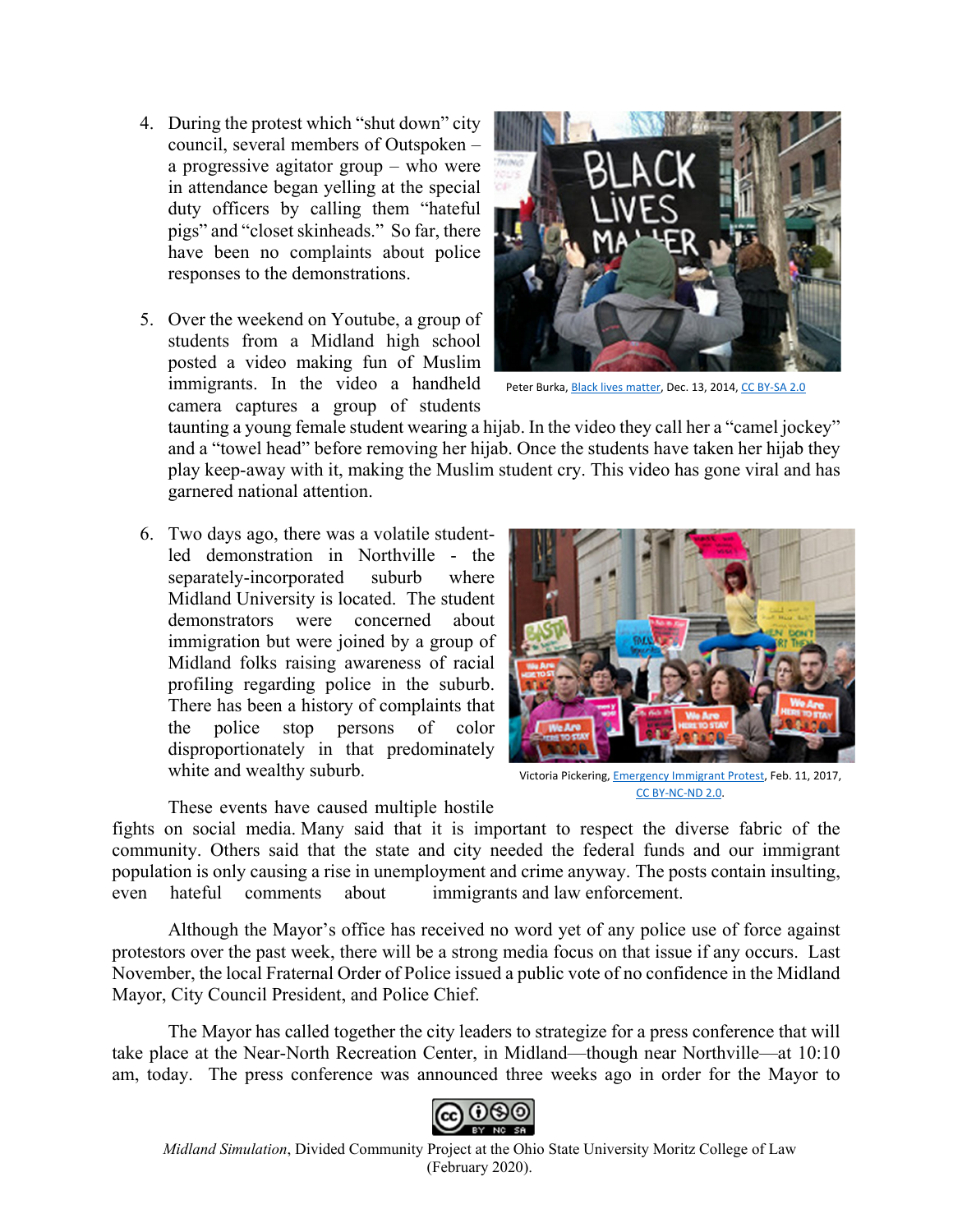announce his proposal to increase funds to support immigrants and refugees – the Mayor does not intend to cancel the press conference and must now consider how to address these emergent issues. The Mayor will also use the occasion to reiterate the attached Executive Order.

Given recent events, the police have reported that we should expect protestors from both Midland and Northville, and perhaps national groups. The Mayor has requested that the group work together to create bullet points for a message that will be delivered at the press conference (see attached email from the Mayor). The Mayor would like the group's suggestions in 40 minutes, so he has time to prepare. In addition to Midland officials, the Mayor has invited the County Prosecutor, the Mayor and Police Chief of Northville, the Superintendent of the Midland City Schools, and the Midland University Police Chief. Some invited participants will likely bring staff support. Support for the President's immigration enforcement policies seems stronger among Northville residents than among Midland residents.

The Mayor knows that it will be difficult to hear from all of the interested parties in this situation so he is considering breaking the meeting up into task forces or bringing in members of the community to speak to the group once they finish giving their initial recommendations to the Mayor.

Concurrent to the Mayor's meeting, the Midland Department of Neighborhoods convened a group of leaders of community organizations who have been meeting regularly about division within Midland. The following community leaders were invited to this conversation:

- The Assistant Director of the Midland Department of Neighborhoods.
- The Midland Urban League President.
- The Executive Director of the Midland Bar Association.
- The Chair of the Midland Inter-Faith Coalition.
- The Midland United Way Executive Director.
- The President of the Hispanic Coalition.
- The Executive Director of the Midland Chamber of Commerce

 If you would like to talk with persons not listed here, please ask the facilitators, and they will provide a role player any person requested.

*Everyone will learn more in this simulation if you can stay in role. To facilitate this, when you need more facts, make up facts that are likely to be accurate in similar circumstances. Please treat this simulation as you would "improv" (improvisational comedy): go with what is being said and say things that would be consistent with the situation even if you do not have the specific facts in your background information. To help people remain in role, please do not break your role or refer to the simulation directions. If another person breaks role, please stay in yours.*

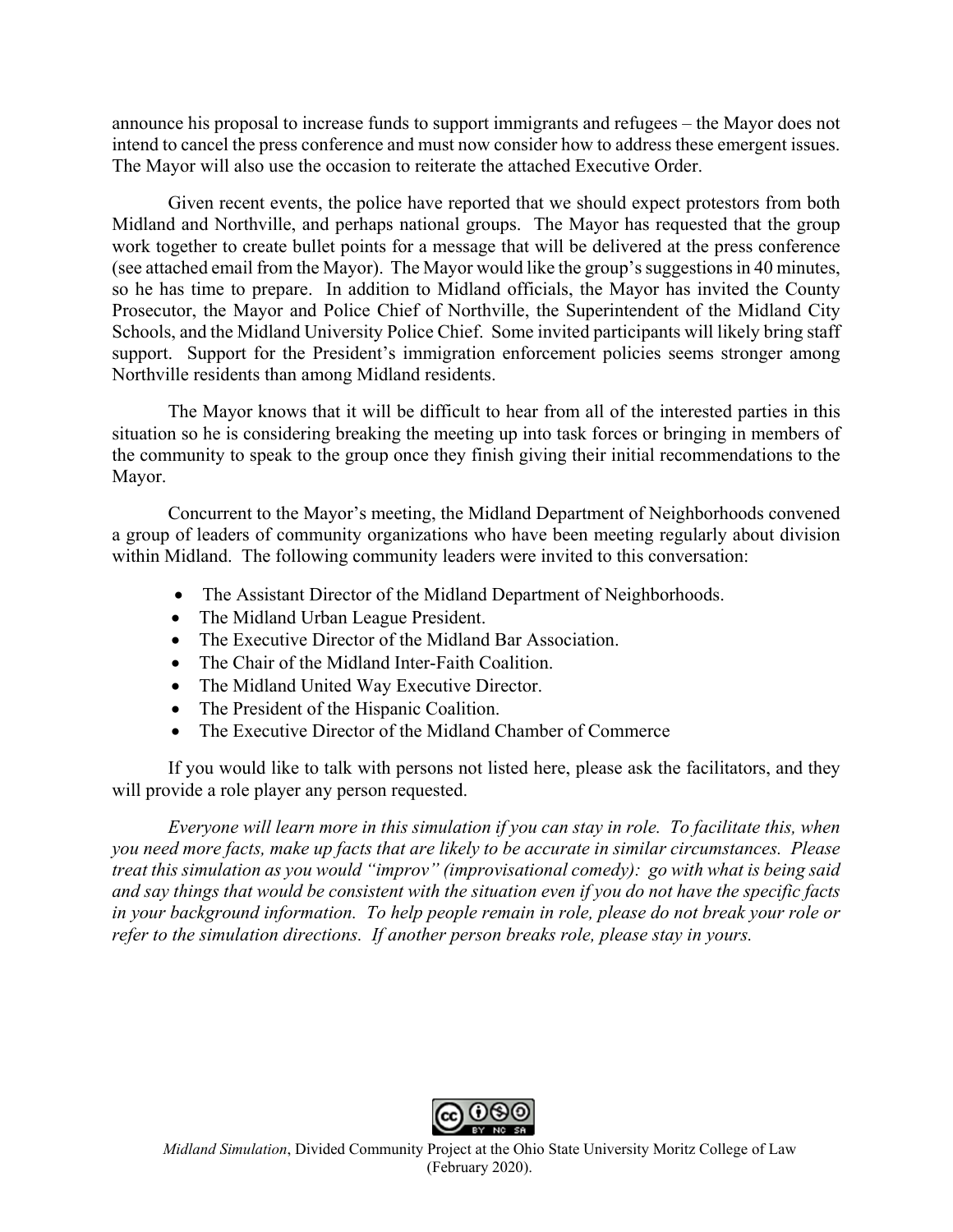## **EXECUTIVE ORDER**

#### **2020-01**

#### **Reinforcing and Expanding City Immigration Policy for All Midland Residents**

**WHEREAS,** Midland is America's Opportunity City and that means opportunity for all who reside here; and

**WHEREAS,** for over 200 years, the fabric of our city has been woven by immigrants and refugees from around the world; and

**WHEREAS,** Midland neighborhoods reflect the waves of migration and immigration throughout our history, and those neighborhoods make us stronger as a city; and

**WHEREAS,** it is the responsibility of municipal leaders to protect the well-being and safety of all people residing in their cities; and

**WHEREAS,** our city will be best served by reinforcing and instituting strong public policies that respect the rights of all individuals, regardless of national origin or immigration status, and promote strong police-community relations; and

**WHEREAS,** whether we are native born or New American, we all have a responsibility to actively engage in the success of our city; and

**WHEREAS,** Midland' future is big enough, bright enough, and safe enough for everyone; and

**NOW, THEREFORE,** I, declare and institute this Executive Order in furtherance of the foregoing:

- 1. It shall be policy of the City of Midland to actively support, to the greatest extent practicable, the placement or settlement in this jurisdiction of aliens eligible to be admitted to the United States as refugees. City staff are hereby authorized and directed to cooperate to the greatest extent practicable with federal and state officials in such placement or settlement.
- 2. No city department or employee may use city moneys, equipment, or personnel for the sole purpose of detecting or apprehending persons based on suspected immigration status, unless in response to a court order. In furtherance of this policy, no city office or employee shall request information about or otherwise investigate or assist in the investigation of a person's immigration status unless a warrant exists, a criminal violation was reported, or an arrest was made.



*Midland Simulation*, Divided Community Project at the Ohio State University Moritz College of Law (February 2020).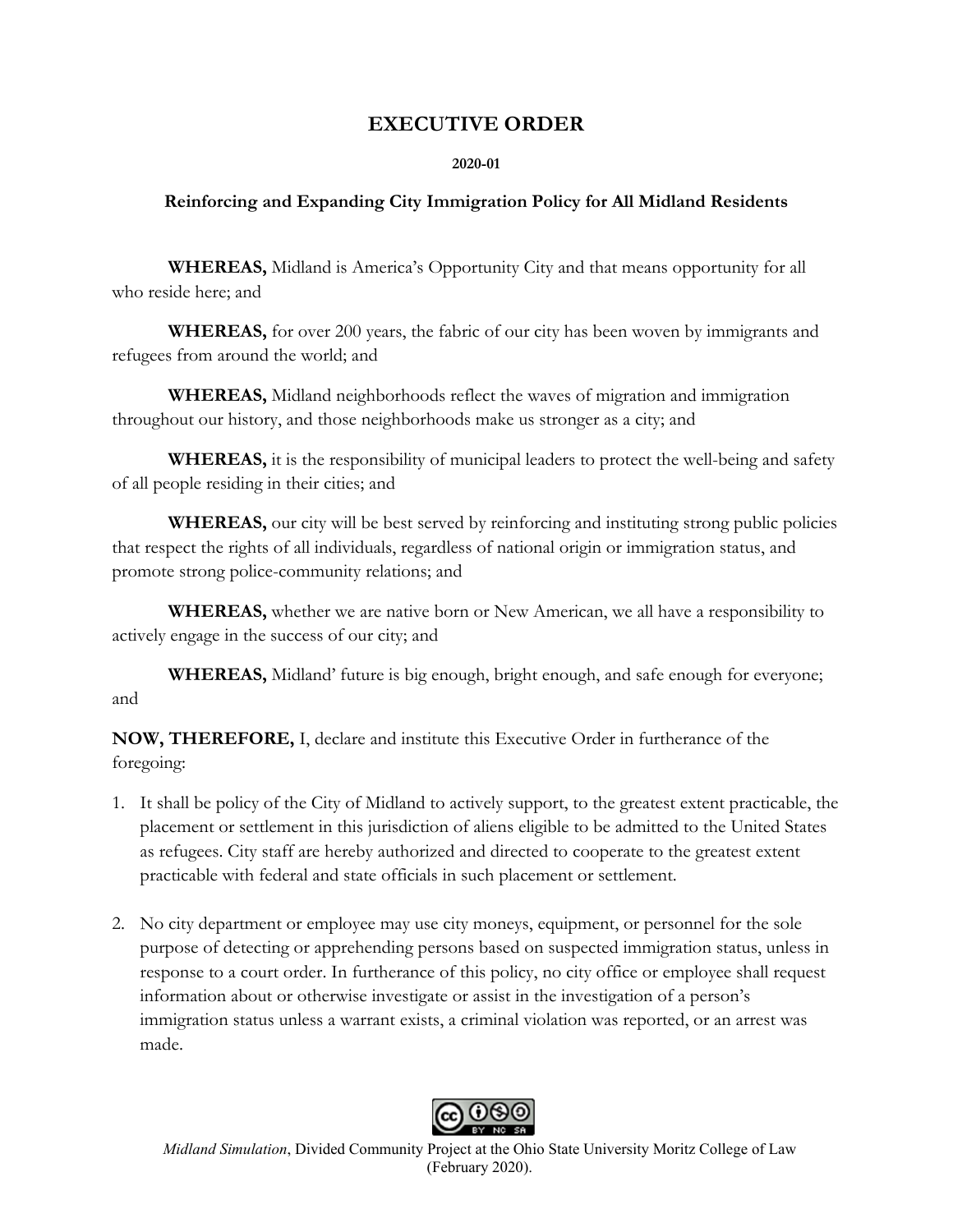- 3. No city department or employee shall deny equal access to city services based on immigration status unless required by law or court order. Such denial of access shall include, but shall not be limited to, soliciting immigration status in any application for city services; predicating the provision of services on the immigration status of any person; or delaying the provision of services based solely on immigration status.
- 4. It shall be the policy of the City of Midland to vigorously oppose any effort to require the use of local taxpayer resources for the enforcement of federal immigration policy.

This order shall be in full force and effect after my signature is affixed to this document.

**IN WITNESS WHEREOF**, I have hereunto set My hand and caused the Great Seal of the Mayor of the City of Midland, to be hereto affixed this 3rd day of February.

Mayor "Middie" Midland

Mayor

 $\mathcal{L}_\text{max}$  and  $\mathcal{L}_\text{max}$  and  $\mathcal{L}_\text{max}$  and  $\mathcal{L}_\text{max}$  and  $\mathcal{L}_\text{max}$ 



*Midland Simulation*, Divided Community Project at the Ohio State University Moritz College of Law (February 2020).